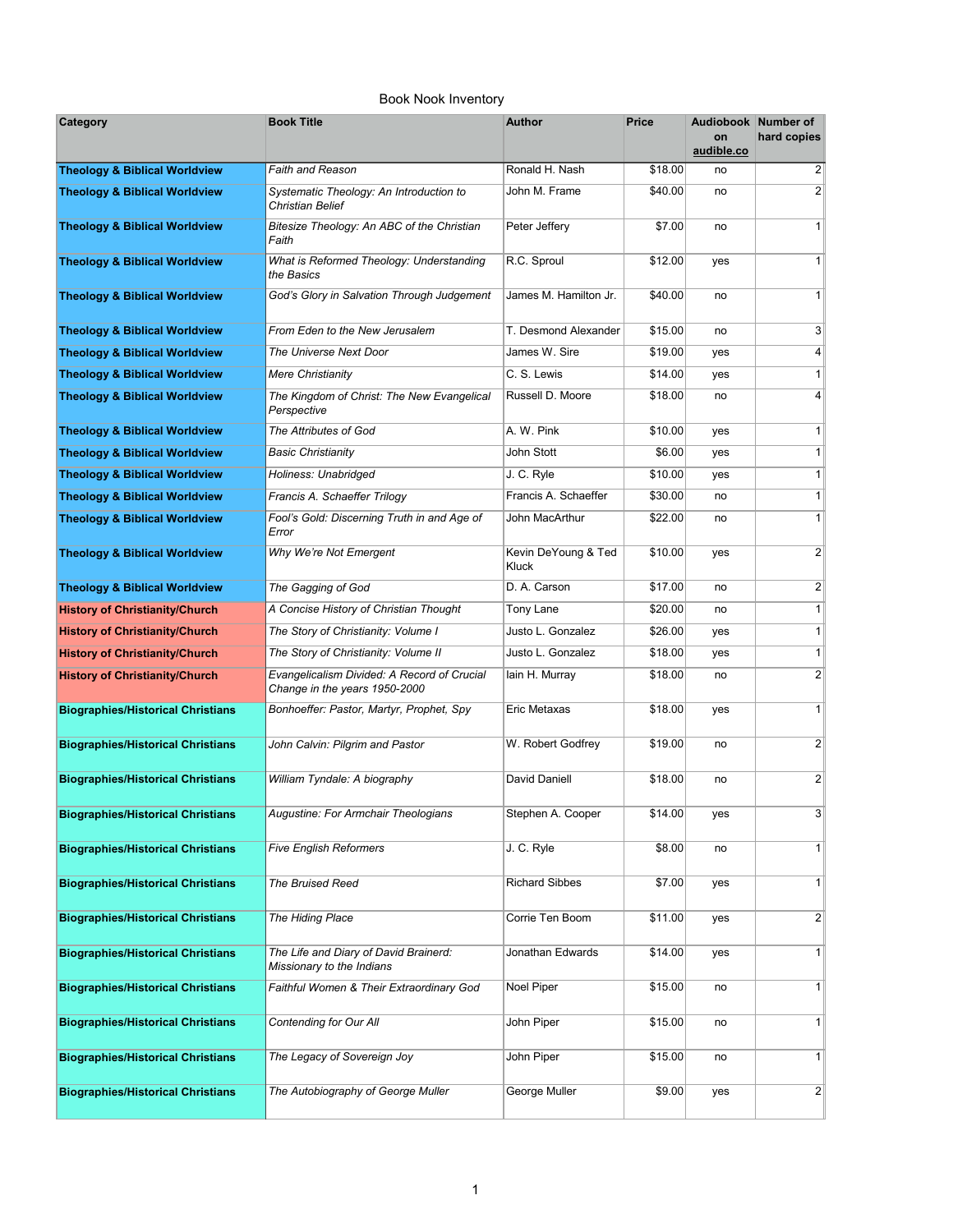| <b>Biographies/Historical Christians</b> | Spurgeon                                                                     | <b>Arnold Dallimore</b>                 | \$16.00 | no  | $\mathbf{2}$    |
|------------------------------------------|------------------------------------------------------------------------------|-----------------------------------------|---------|-----|-----------------|
| <b>Biographies/Historical Christians</b> | To the Golden Shore: The Life of Adoniram<br>Judson                          | <b>Courtney Anderson</b>                | \$19.00 | no  | $\overline{3}$  |
| <b>Biographies/Historical Christians</b> | A Chance to Die                                                              | Elisabeth Elliot                        | \$13.00 | no  | 2               |
| <b>Biographies/Historical Christians</b> | The Forgotten Spurgeon                                                       | lain H. Murray                          | \$15.00 | no  | $\overline{2}$  |
| <b>Women</b>                             | Feminine Appeal: Seven Virtues of a Godly<br>Wife and Mother                 | Carolyn Mahaney                         | \$8.00  | no  | 2               |
| <b>Women</b>                             | By Design: God's Distinctive Calling for<br>Women                            | Susan Hunt                              | \$14.00 | no  | 1 <sup>1</sup>  |
| Women                                    | Women's Ministry in the Local Church                                         | J. Ligon Duncon &<br><b>Susant Hunt</b> | \$17.00 | no  | 1 <sup>1</sup>  |
| <b>Women</b>                             | Girls Gone Wise in a World Gone Wild                                         | Mary A. Kassian                         | \$10.00 | no  | $\mathbf{2}$    |
| Men                                      | Twelve Ordinary Men                                                          | John MacArthur                          | \$14.00 | yes | $\mathbf{3}$    |
| Men                                      | How to be a Man: a Book for Boys                                             | Harvey Newcomb                          | \$8.00  | no  | 1               |
| <b>Dating &amp; Singleness</b>           | <b>Redeeming Singleness</b>                                                  | Barry Danylak                           | \$19.00 | no  | 1               |
| <b>Marriage &amp; Sex</b>                | Reforming Marriage                                                           | Douglas Wilson                          | \$15.00 | yes | $\mathbf{2}$    |
| <b>Marriage &amp; Sex</b>                | Sex, Romance, and the Glory of God                                           | C. J. Mahaney                           | \$14.00 | yes | 1               |
| <b>Church &amp; Membership</b>           | The Church: The Gospel Made Visible                                          | Mark Dever                              | \$13.00 | no  | 2 <sup>2</sup>  |
| <b>Church &amp; Membership</b>           | Nine Marks of a Healthy Church                                               | <b>Mark Dever</b>                       | \$15.00 | no  | 1               |
| <b>Church &amp; Membership</b>           | The Compelling Community: Where God's<br>Power Makes a Church Attractive     | Mark Dever & Jamie<br>Dunlop            | \$12.00 | no  | 1               |
| <b>Church &amp; Membership</b>           | Why We Love the Church                                                       | Kevin DeYoung & Ted<br>Kluck            | \$11.00 | yes | 1               |
| <b>Church &amp; Membership</b>           | The Deliberate Church: Building Your Ministry<br>on the Gospel               | Mark Dever & Paul<br>Alexander          | \$9.00  | yes | 1               |
| <b>Church &amp; Membership</b>           | Make Yourself At Home: Discovering the Heart Kay Swatkowski<br>of the Church |                                         | \$5.00  | no  | 1               |
| <b>Church &amp; Membership</b>           | I Am A Church Member: Discovering the<br>Attitude that Makes a Difference    | Thom S. Rainer                          | \$9.00  | yes | $\vert 4 \vert$ |
| <b>Church &amp; Membership</b>           | What is a Healthy Church Member                                              | Thabiti M. Anyabwile                    | \$10.00 | yes | 1 <sup>1</sup>  |
| <b>Jesus/God</b>                         | Fifty Reasons Why Jesus Came to Die                                          | John Piper                              | \$8.00  | yes | 20              |
| <b>Jesus/God</b>                         | Look and Live: Behold the Soul-Thrilling, Sin-<br>Destroying Glory of Christ | Matt Papa                               | \$15.00 | no  | 2 <sup>2</sup>  |
| <b>Jesus/God</b>                         | The Cross of Christ                                                          | John R. W. Stott                        | \$23.00 | yes | 4               |
| <b>Jesus/God</b>                         | What Jesus Demands from the World                                            | John Piper                              | \$19.00 | yes | 3 <sup>2</sup>  |
| Jesus/God                                | Seeing and Savoring Jesus Christ                                             | John Piper                              | \$10.00 | yes | 4               |
| <b>Jesus/God</b>                         | Sinners in the Hands of a Good God                                           | David Clotfelter                        | \$16.00 | no  | 2               |
| <b>Gospel</b>                            | God is the Gospel                                                            | John Piper                              | \$12.00 | yes | 5 <sup>2</sup>  |
| <b>Gospel</b>                            | Crazy Love                                                                   | Francis Chan                            | \$13.00 | yes | 5 <sup>2</sup>  |
| <b>Gospel</b>                            | Gospel: Recovering the Power that Made<br>Christianity Revolutionary         | <b>Timothy Keller</b>                   | \$14.00 | no  | $\overline{2}$  |
| <b>Gospel</b>                            | <b>The Explicit Gospel</b>                                                   | Matt Chandler                           | \$12.00 | yes | $\overline{2}$  |
| <b>Gospel</b>                            | One Way Love: Inexhaustible Grace for an<br>Exhausted World                  | Tullian Tchividian                      | \$14.00 | no  | 1               |
| <b>Gospel</b>                            | The Truth of the Cross                                                       | R.C. Sproul                             | \$15.00 | no  | $\overline{2}$  |
| <b>Gospel</b>                            | Getting the Gospel Right                                                     | R.C. Sproul                             | \$15.00 | no  | 1               |
| <b>Salvation</b>                         | How Can I Be Sure I'm A Christian                                            | Donald S. Whitney                       | \$14.00 | no  | 2               |
| <b>Salvation</b>                         | Stop Asking Jesus Into Your Heart                                            | J. D. Greear                            | \$11.00 | yes | 2               |
| <b>Evangelism &amp; Missions</b>         | The Gospel & Personal Evangelism                                             | Mark Dever                              | \$16.00 | yes | 1               |
| <b>Evangelism &amp; Missions</b>         | Conspiracy of Kindness                                                       | Steve Sjogren                           | \$16.00 | yes | 1               |
| <b>Evangelism &amp; Missions</b>         | Evangelism: How the Whole Church Speaks of J. Mack Stiles<br>Jesus           |                                         | \$14.00 | yes | 3 <sup>2</sup>  |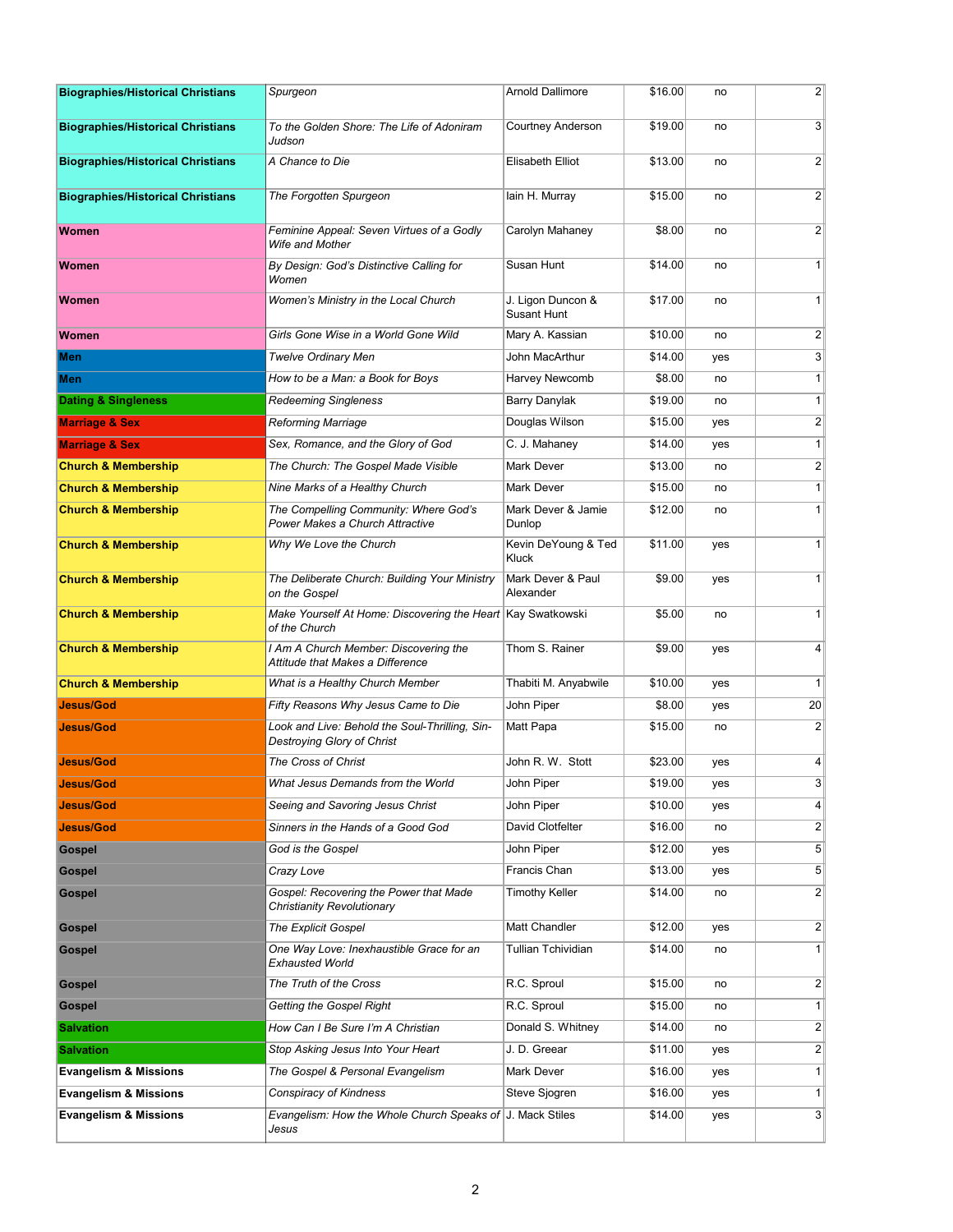| <b>Evangelism &amp; Missions</b> | Let the Nations Be Glad!                                                                      | John Piper                      | \$13.00 | yes | 3 <sup>2</sup>   |
|----------------------------------|-----------------------------------------------------------------------------------------------|---------------------------------|---------|-----|------------------|
| <b>Evangelism &amp; Missions</b> | God Dwells Among Us: Expanding Eden to the G. K. Beale & Mitchell<br><b>Ends of the Earth</b> | Kim                             | \$18.00 | yes | $\overline{2}$   |
| <b>Evangelism &amp; Missions</b> | A Vision for Missions                                                                         | Tom Wells                       | \$7.00  | no  | $\mathbf{2}$     |
| <b>Evangelism &amp; Missions</b> | <b>Tell the Truth</b>                                                                         | Will Metzger                    | \$20.00 | no  | 1                |
| <b>Christian Living</b>          | When I Don't Desire God: How to Fight for Joy                                                 | John Piper                      | \$14.00 | yes | $\overline{2}$   |
| <b>Christian Living</b>          | Don't Waste Your Life                                                                         | John Piper                      | \$18.00 | yes | $\mathbf{3}$     |
| <b>Christian Living</b>          | Radical: Taking Back Your Faith from the<br>American Dream                                    | David Platt                     | \$9.00  | yes | 7 <sup>1</sup>   |
| <b>Christian Living</b>          | Forever: Why You Can't Live Without It                                                        | Paul David Tripp                | \$15.00 | yes | 5 <sup>5</sup>   |
| <b>Christian Living</b>          | Sunsets: Reflections for Life's Final Journey                                                 | Deborah Howard                  | \$19.00 | no  | $\overline{2}$   |
| <b>Christian Living</b>          | Your Home: A Place of Grace                                                                   | Susan Hunt                      | \$16.00 | no  | 1                |
| <b>Christian Living</b>          | A Life that Says Welcome: Simple Ways to<br>Open Your Heart & Home to Others                  | Karen Ehman                     | \$16.00 | no  | $\overline{3}$   |
| <b>Christian Living</b>          | Shopping for Time: How to Do It All and Not<br><b>Be Overwhelmed</b>                          | Carolyn Mahaney &<br>Others     | \$17.00 | no  | 2 <sup>2</sup>   |
| <b>Christian Living</b>          | Humility: The Forgotten Virtue                                                                | Wayne A. Mack                   | \$11.00 | no  | 1                |
| <b>Christian Living</b>          | No More Drama                                                                                 | C. G. McCarter                  | \$20.00 | no  | 1                |
| <b>Christian Living</b>          | <b>Aspects of Holiness</b>                                                                    | J. C. Ryle                      | \$11.00 | yes | 1                |
| <b>Christian Living</b>          | The Treasure Principle: Unlocking the Secret<br>of Joyful Giving                              | Randy Alcorn                    | \$15.00 | yes | 1                |
| <b>Christian Living</b>          | The Cross Centered Life: Keeping the Gospel<br>the Main Goal                                  | C. J. Mahaney                   | \$10.00 | yes | $\overline{2}$   |
| <b>Christian Living</b>          | A Quest for Godliness                                                                         | J. I. Packer                    | \$20.00 | no  | $\mathbf{2}$     |
| Worship                          | A Hunger for God                                                                              | John Piper                      | \$13.00 | no  | 2 <sup>2</sup>   |
| Worship                          | Rhythms of Grace: How the Church's Worship<br>Tells the Story of the Gospel                   | Mike Cosper                     | \$15.00 | no  | $\overline{2}$   |
| <b>Spiritual Health</b>          | The Rare Jewel of Christian Contentment                                                       | Jeremiah Burroughs              | \$7.00  | no  | $\overline{2}$   |
| <b>Spiritual Health</b>          | Overcoming Sin & Temptation                                                                   | John Owen                       | \$16.00 | no  | $\overline{2}$   |
| <b>Spiritual Health</b>          | Ten Questions to Diagnose Your Spiritual<br>Health                                            | Donald S. Whitney               | \$10.00 | no  | $\overline{2}$   |
| <b>Spiritual Health</b>          | Addictions: A Banquet in the Grave                                                            | Edward T. Welch                 | \$14.00 | no  | 1                |
| <b>Spiritual Health</b>          | <b>Tonic for the Soul</b>                                                                     | David C. Stewart                | \$0.00  | no  | 10               |
| <b>Spiritual Health</b>          | Spurgeon's Sorrows: Realistic Hope for those<br>who Suffer from Depression                    | Zack Eswine                     | \$10.00 | no  | $\overline{2}$   |
| <b>Spiritual Health</b>          | Speaking Truth In Love: Counsel in<br>Community                                               | David Powlison                  | \$16.00 | no  | 1                |
| <b>Spiritual Health</b>          | Running Scared: Fear, Worry, and the God of<br>Rest                                           | Edward T. Welch                 | \$16.00 | no  | $\mathbf{2}$     |
| <b>Spiritual Health</b>          | Spiritual Depression: Its Causes and Cure                                                     | D. Martyn Lloyd-Jones           | \$18.00 | no  | 1 <sup>1</sup>   |
| <b>Spiritual Health</b>          | When God Weeps                                                                                | Tada and Estes                  | \$9.00  | no  | $\mathbf{2}$     |
| <b>Family &amp; Parenting</b>    | Disciplines of a Godly Family                                                                 | Kent & Barbara<br><b>Hughos</b> | \$20.00 | no  | $\left  \right $ |
| <b>Family &amp; Parenting</b>    | Pastor Dad: Spiritual Insights on Fatherhood                                                  | <b>Mark Driscoll</b>            | \$5.00  | no  | $\mathbf{2}$     |
| <b>Family &amp; Parenting</b>    | Family Worship                                                                                | Donald S. Whitney               | \$6.00  | yes | $\overline{2}$   |
| <b>Family &amp; Parenting</b>    | Age of Opportunity: A Biblical Guide to<br><b>Parenting Teens</b>                             | Paul David Tripp                | \$12.00 | no  | $\overline{2}$   |
| <b>Family &amp; Parenting</b>    | Perspectives on Your Child's Education                                                        | Mark Eckel & Others             | \$18.00 | no  | $\mathbf{2}$     |
| <b>Family &amp; Parenting</b>    | The Family Worship Book: A Resource for<br><b>Family Devotions</b>                            | Terry L. Johnson                | \$15.00 | no  | 1 <sup>1</sup>   |
| <b>Family &amp; Parenting</b>    | <b>Big Truths for Little Kids</b>                                                             | Susan Hunt & Richie<br>Hunt     | \$16.00 | no  | $\mathbf{2}$     |
| <b>Homosexuality</b>             | Is God Anti-Gay?                                                                              | Sam Allberry                    | \$6.00  | yes | 2                |